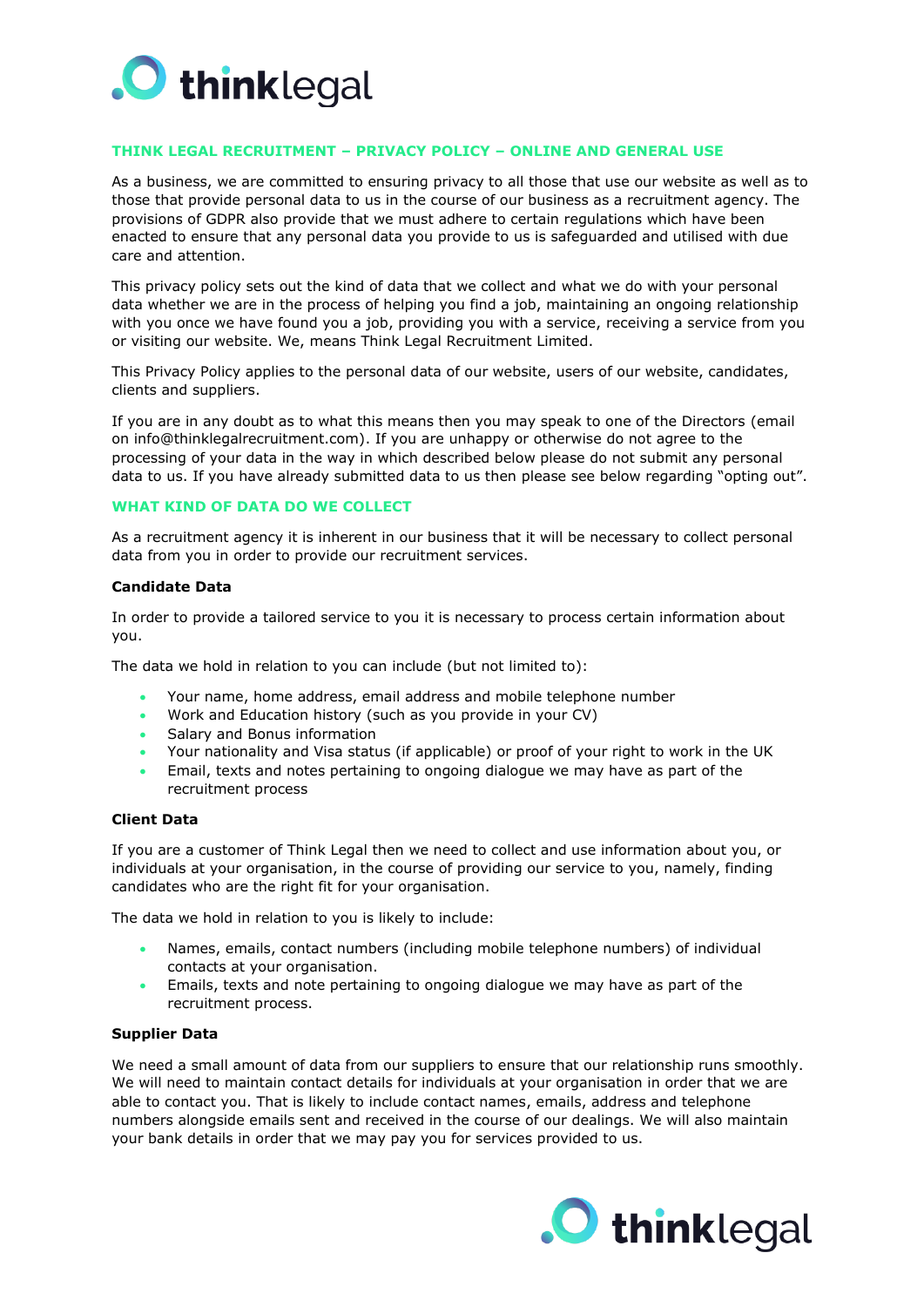

# **HOW WE COLLECT YOUR DATA**

### **Candidate Data**

The personal data we collect will have been provided, or will be provided by you or a third party who we work with, such as a Job Board Company or Linked in.

Other means by which your data may be provided can include:

- You provide your CV and/or data directly to us by email;
- You apply via a third-party website to one of our adverts which in turn is forwarded to us;
- You apply directly to job advert on our website;
- Entering a competition or prize draw at one of our events;
- Your CV and/or data is obtained from a third party such as a job board or Linked In.

Some of the above information we are required to collect by law and others can be by necessary contractual requirements that we have with the law firms to whom we provide recruitment services to.

Whilst to a more limited degree, we may also collect information in the aggregate to provide a general analysis of the users of our website. Such information is collated for internal use and is done as a group and does not contain personally identifiable information.

## **Client Data**

We collect personal data from you in a number of ways including:

- Personal data provided by you directly this can come from direct dialogue by email or telephone or in face to face meetings whether following an approach from you to us or as a result of business development efforts on the part of our consultants/employees;
- Personal data that we collect from publicly available sources such as your own website and from news sources;

## **HOW WE USE YOUR PERSONAL DATA**

## **Candidate Data**

The personal data that we hold will be stored, processed, used and disclosed by us for the following purposes:

- To provide our recruitment services to you.
- To enable you to send your CV to us whether to apply for specific jobs (either through our own website or via third party sites such as The Lawyer, Simply Law or Linked in) or to discuss your more general recruitment requirements and employment preferences.
- To maintain an ongoing business relationship with you in the provision of our recruitment services whether a candidate or general user of our website.
- To allow us to provide suitable job opportunities to you, to match your information to suitable job vacancies with the aim of finding a suitable position for you.
- To keep you informed of new and future job opportunities that might arise and relevant to you.
- To enable us to answer any enquiries you might have
- To fulfil any contractual obligations with our clients (law firms)

Both prior to and subsequent to the implementation of GDPR it has always remained the policy of the business to only share candidate's personal information with a client where express consent has been given.

In simple terms that will usually be by the provision of a copy of your CV. That will usually require us to disclose your name, current title, current salary, notice period as well as the content you have outlined in your CV sent to us. In certain instances, under the contractual relationships we have with clients, it may be necessary to provide your contact details such as email, phone number and home address together with confirmation of your eligibility to work in the UK.

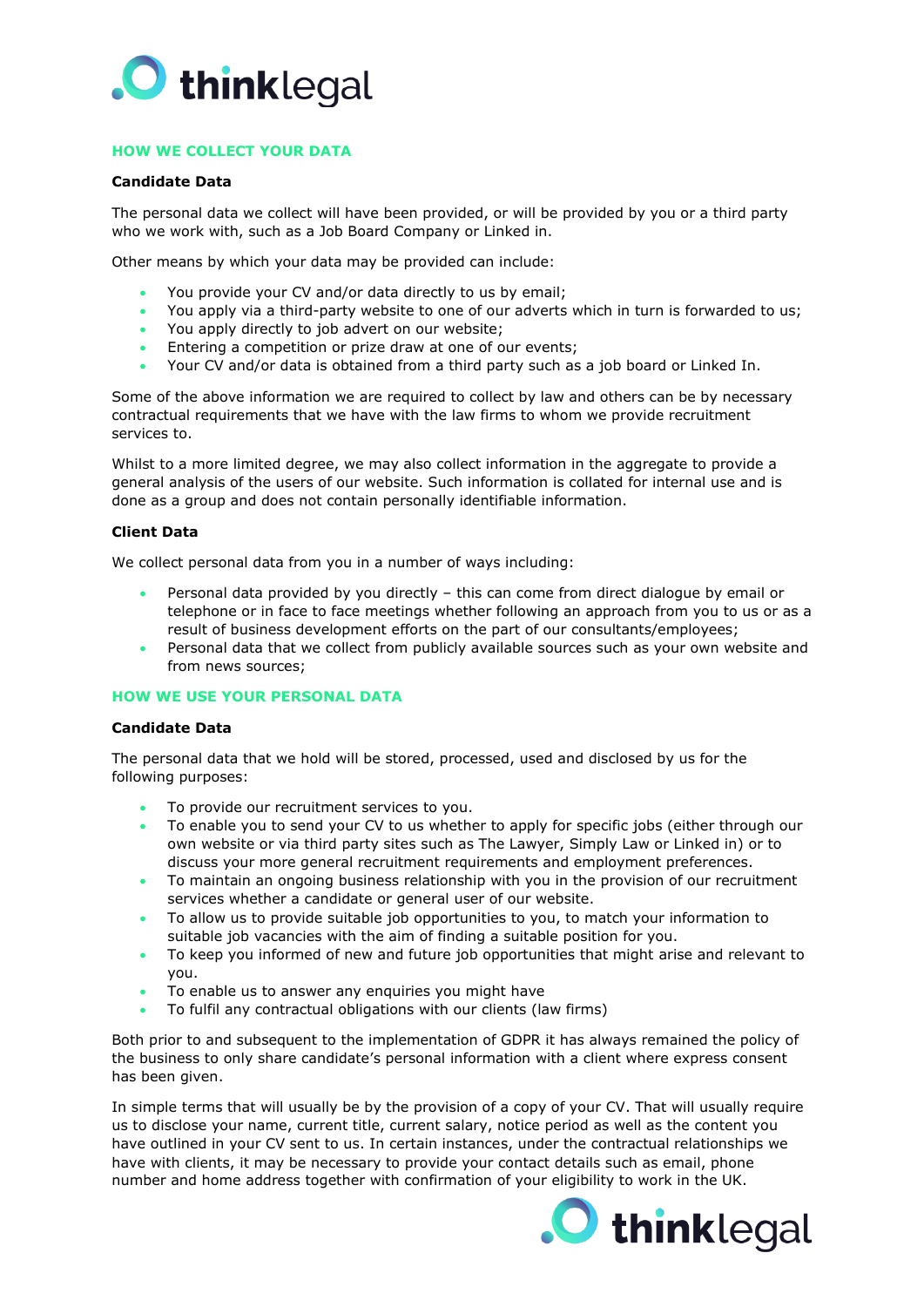

# **Client Data**

The personal data that we hold will be stored, processed, used and disclosed by us for the sole purpose of providing recruitment services to you, in essence providing suitable candidates for jobs within your organisation.

We have identified below the various ways in which we use your data to facilitate this:

- Storing your details on our database so that we can contact you about recruitment activities;
- Keeping records of our meetings and conversations so that we can tailor our service to your needs and provide suitable candidates.

## **THE LEGAL BASIS ON WHICH WE HOLD YOUR DATA**

In each of the instances of Candidate, Client or Supplier data we have determined that Article 6 (1)(f) of GDPR forms the lawful basis on which we may hold and process your data. This provides that we may process your data where it "*is necessary for the purposes of the legitimate interests pursued by us or by a third party, except where such interests are overridden by the interests or fundamental rights or freedoms of you which require protection of personal data".*

We do not believe that the processing of your data in the manner we have identified above (and below) prejudices any of the parties for whom we hold data but rather allows us to provide a bespoke service to all parties.

You do have the right to object to us processing your personal data and can do this at any time (for which see "opting out" below).

#### **Candidate Data**

We believe that it is reasonable to expect that if you are looking for employment or have posted your CV information to a job board or professional networking site, that you are happy for us to collect and otherwise use your personal data to offer or provide our recruitment services to you, share that information (with your express consent) to prospective employers as well as assess your skills and suitability for any roles or prospective vacancies we may have.

As you progress through a recruitment process and it looks like you might secure the role (or may be under offer) it may be necessary for us to share certain personal information with a prospective employer in order that may prepare contractual documentation and/or undertaken reference and employment checks as part of their due diligence process. These are all things we need to do in order to perform as a business. We will always seek your consent to the submission of any such information.

We want to be able to provide you with a bespoke recruitment service and be able to tell you about suitable and relevant job vacancies. We therefore think it is reasonable to process your data in order to be able send you the most appropriate content.

#### **Client Data**

In order to provide the best service possible, we store your personal data and/or the personal data of individual contacts at your organisation in addition to keeping a record of our conversations, meetings, ongoing jobs and placements within your organisation. We consider these uses of your data to be necessary for our legitimate interests as a business in providing recruitment services to you.

#### **Supplier Data**

We use and store personal date of individuals within your organisation in order for the ongoing provision of services by you to us. We also hold your financial details so that we can pay for your

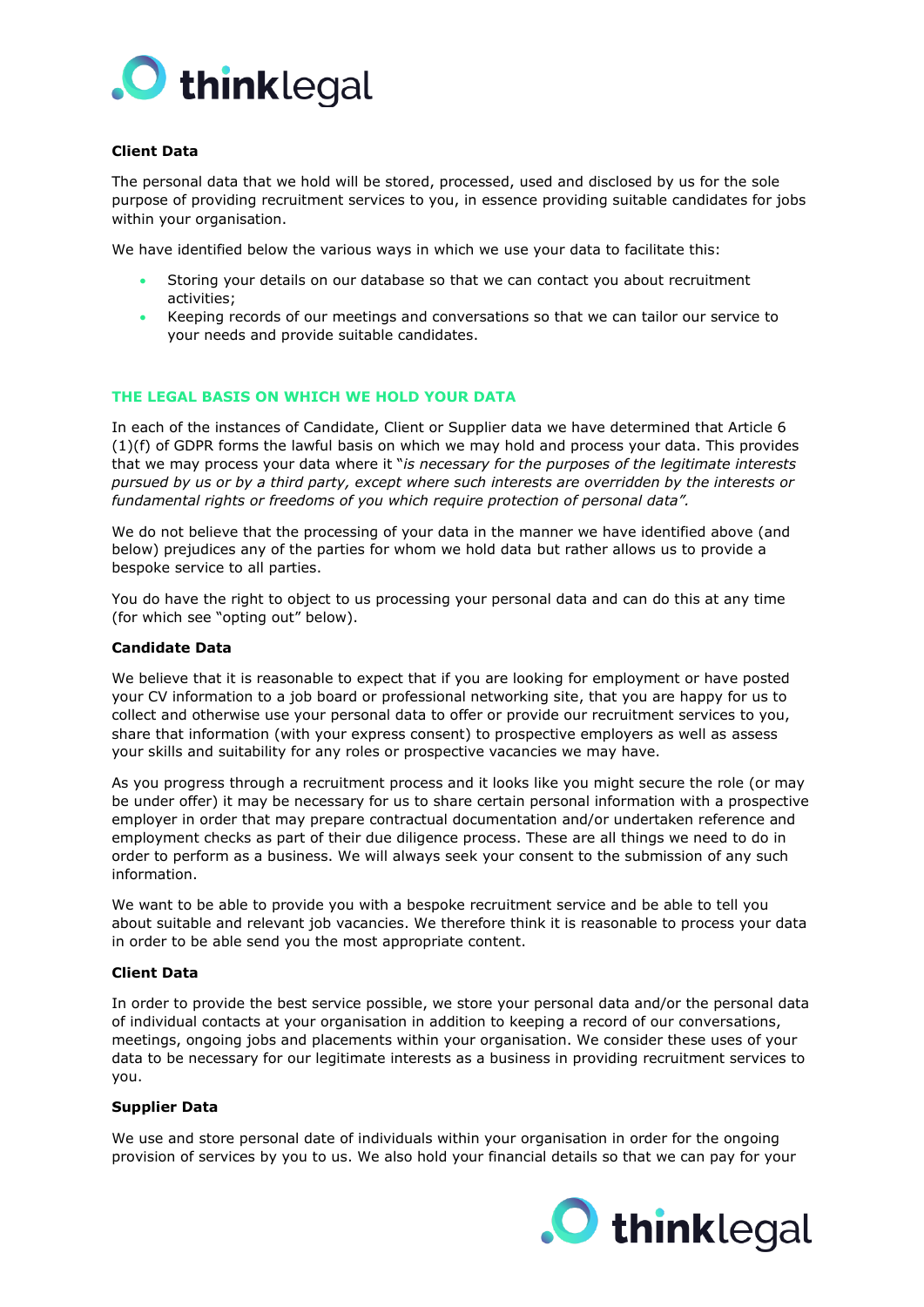

services. We consider this to be necessary for our legitimate interests as a recipient of your services.

# **WHO DO WE SHARE YOUR DATA WITH**

### **Candidate Data**

Where appropriate and in accordance with UK laws and requirements we may share your personal data in a number of ways and for various reasons, with the following general categories of people:

- Potential Employers (and only with your express consent);
- Tax, audit or other authorities when we believe in good faith that there is a legal requirement upon us to share such data;
- Third Party Service providers who perform functions on our behalf (and for whom suitable safeguards are in place);
- Third Party IT outsourced providers where we have an appropriate processing agreement (or suitable protections) in place.

#### **Client Data**

We will share your personal data in order to ensure that we provide you with a suitable pool of candidates to fulfil your recruiting requirements.

We may share your data with the following general categories of people:

- Candidates for the purposes of conveying information around suitable vacancies as well as facilitating interviews and meetings;
- Tax, audit or other authorities when we believe in good faith that there is a legal requirement upon us to share such data;
- Third Party Service providers who perform functions on our behalf;
- Third Party IT outsourced providers where we have an appropriate processing agreement (or suitable protections) in place.

#### **HOW DO WE PROTECT YOUR DATA**

We are committed to protecting your information. We have put in place appropriates measures that are designed to prevent unauthorised access to, and misuse of, your personal data. These represent a range of technical and organisational processes alongside ongoing training of our personnel to ensure they are adhere to such safeguards.

Any third-party providers that we work with who might handle your data such as our outsourced third-party data base provider and the likes of Microsoft, are equally committed to the safeguarding and protection of your data as well as committed to compliance and conformity to GDPR.

If you suspect any misuse or loss of your personal data please let us know straightaway and contact us at [info@thinklegalrecruitment.com.](mailto:info@thinklegalrecruitment.com) Additional contact information can be found here <https://www.thinklegalrecruitment.com/contactus/>

#### **HOW LONG DO WE HOLD YOUR DATA**

The GDPR does not specify a timeframe for which personal information might be held. It is the aim of Think Legal to play an ongoing role in a candidates' career and so we have determined that it is appropriate to maintain personal data for a period of 3 years from the date we have provided you initial notice of this privacy notice.

If we have not had any meaningful contact with you for 3 years we will delete your personal data from our systems unless we believe in good faith that the law or other regulations require us to preserve that data.

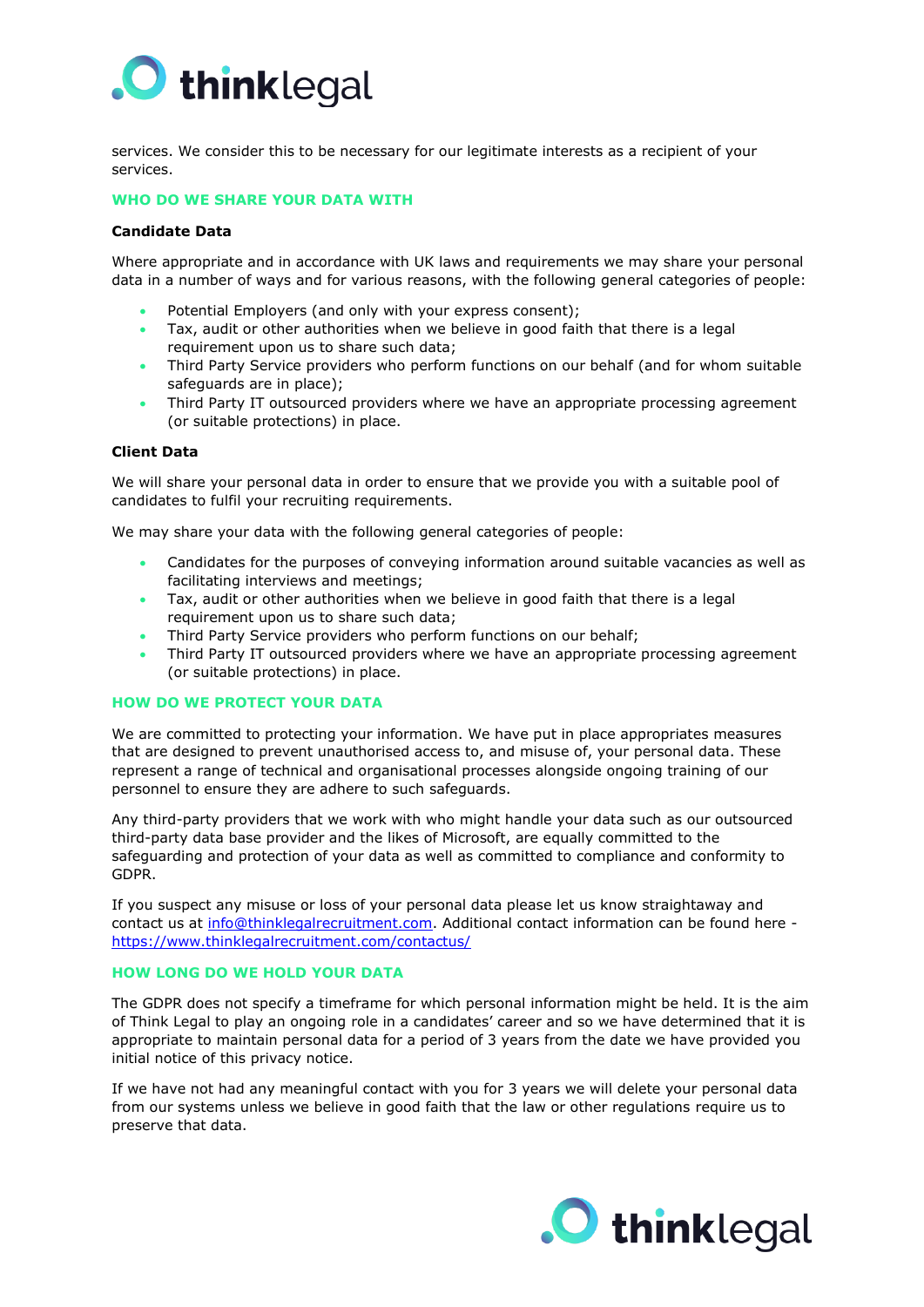

# **YOUR RIGHTS AND OPTING OUT**

Even if we already hold your personal data you still have rights some of which are outlined below. As a general rule, if you no longer wish us to have or otherwise store your data then our policy is simply to delete your data from our systems. We will seek to deal with your request without undue delay and in any event within 30 days from the date of your request.

If you no longer wish us to hold and store your data then please email us at [info@thinklegalrecruitment.com](mailto:info@thinklegalrecruitment.com)

### **Right to Object**

As we are holding your personal data on the basis of our legitimate interest you have the right to object to our doing so. Save in the event of a legal obligation upon us to hold that information, on receipt of such objection we will endeavour to delete your personal data without unnecessary delay and in any event within 30 days.

# **Right to Withdraw Consent**

Whilst we do not currently engage in direct marketing if we have relied upon your express consent as a ground to hold and process your data, you have the right to withdraw your consent at any time.

#### **Data Subject Access Request**

You have the right to request a copy of the information we hold for you on our systems. In order to process your request, we will need verification of your identity. Please note that we will not provide the following types of information in response to a data access request:

- Information about other people;
- Opinions given in confidence;
- Repeat request or privileged information;
- Other information that may be exempt under data protection laws

#### **Right to Erasure**

In certain situations, you have the right to request us to delete your personal data. We will endeavour to do so within 30 days of receiving your request. We will delete your data but will assume that you would prefer us to keep a note of your name on a register of individuals who would prefer not to be contacted. We do so in order to minimise the chances of you being contacted in the future where your data might be collected in unconnected circumstances. If you would prefer us not to do this please let us know.

## **Right of Data Portability**

If you wish, you have the right to transfer your data from us to another data controller. Where we can we will seek to help with this either by transferring your data for you, or by providing a copy in a commonly used machine-readable format.

#### **Right to lodge a complaint with a Supervisory Authority**

You have a right to lodge a complaint with your local supervisory authority via the Information Commissioner's Office (ICO).

## **HOW WE STORE AND TRANSFER YOUR DATA INTERNATIONALLY**

Whilst the business operates within the UK only, the business utilises third party suppliers who support the business in managing and processing your data (such as Microsoft in the provision of email & word services as well as our third-party database provider). Some of those suppliers operate both within the UK and internationally (within Europe and the United States) via cloud based storage platforms.